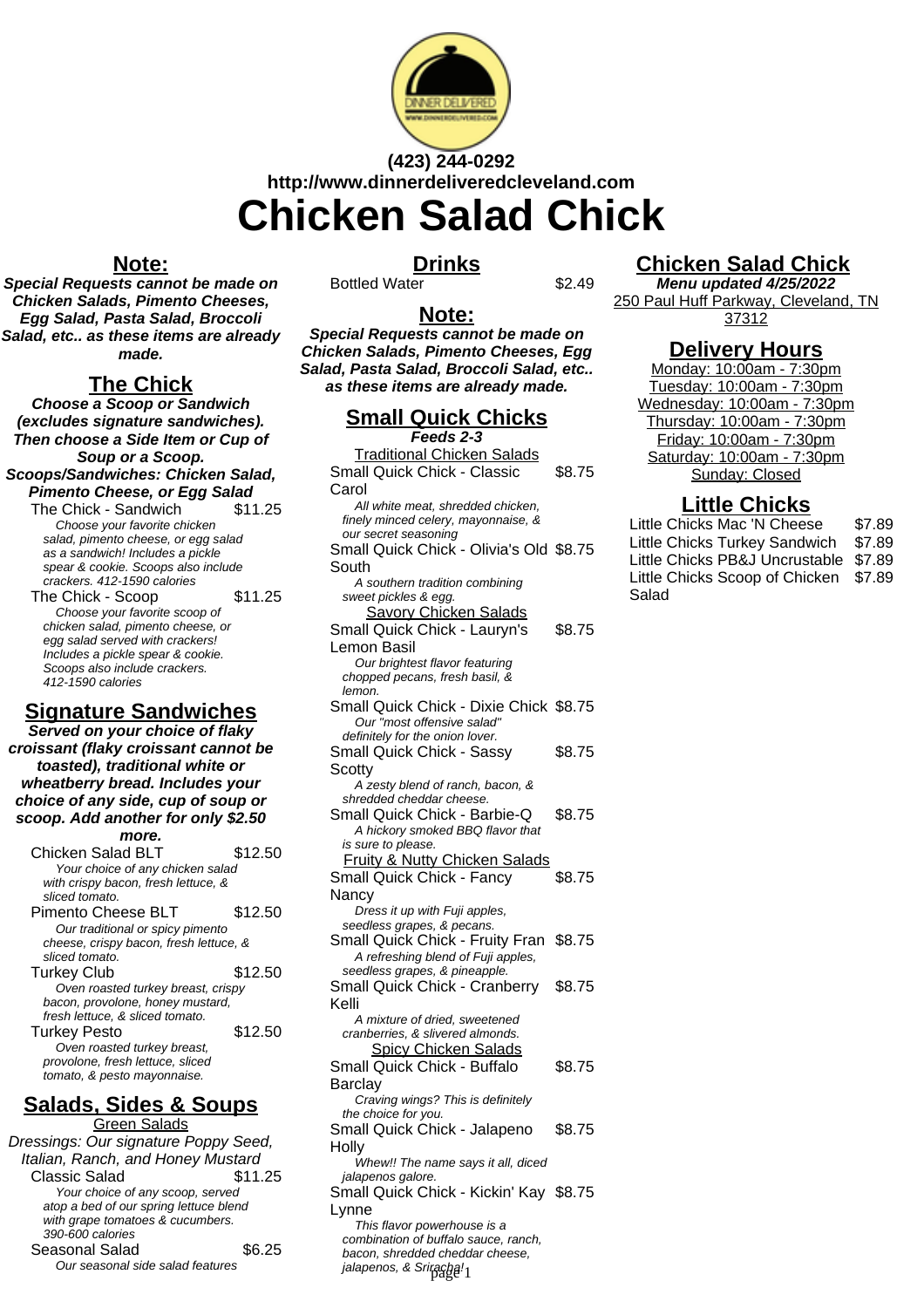| Sweet Treats                                                         |         |  |
|----------------------------------------------------------------------|---------|--|
| Quart of the Soup of the Day \$17.15                                 |         |  |
| Bowl of the Soup of the Day \$6.65                                   |         |  |
| Cup of the Soup of the Day                                           | \$4.15  |  |
| <b>Signature Soups</b>                                               |         |  |
| a touch of spice.                                                    |         |  |
| made with a three cheese blend and                                   |         |  |
| Elbow macaroni in a creamy sauce                                     |         |  |
| Cheese                                                               |         |  |
| Large Quick Chick - Mac 'n                                           | \$12.50 |  |
| grapes.                                                              |         |  |
| blueberries, & red and white seedless                                |         |  |
| Chilled, freshly cut strawberries,                                   |         |  |
| Large Quick Chick - Fresh Frußt12.50                                 |         |  |
| crushed pecans.                                                      |         |  |
| covered in a sweet cream cheese<br>mixture topped with brown sugar & |         |  |
| Red & white seedless grapes                                          |         |  |
| Salad                                                                |         |  |
| Large Quick Chick - Grape                                            | \$12.50 |  |
| cheeses, topped with crispy bacon.                                   |         |  |
| shredded mozzarella & cheddar                                        |         |  |
| sweet vinegar-based dressing with                                    |         |  |
| Fresh broccoli florets tossed in a                                   |         |  |
| Salad                                                                |         |  |
| Large Quick Chick - Broccoli \$12.50                                 |         |  |
| <b>Large Quick Chick Sides</b>                                       |         |  |
| a touch of spice. 360 calories                                       |         |  |
| made with a three cheese blend and                                   |         |  |
| Elbow macaroni in a creamy sauce                                     |         |  |
| Mac 'n Cheese                                                        | \$4.15  |  |
| grapes. 52 calories                                                  |         |  |
| blueberries, & red and white seedless                                |         |  |
| Chilled, freshly cut strawberries,                                   |         |  |
| Fresh Fruit                                                          | \$4.15  |  |
| crushed pecans. 138 calories                                         |         |  |
| mixture topped with brown sugar &                                    |         |  |
| covered in a sweet cream cheese                                      |         |  |
| Red & white seedless grapes                                          |         |  |
| Grape Salad                                                          | \$4.15  |  |
| cheeses, topped with crispy bacon.<br>209 calories                   |         |  |
| shredded mozzarella & cheddar                                        |         |  |
| sweet vinegar-based dressing with                                    |         |  |
| Fresh broccoli florets tossed in a                                   |         |  |
| Broccoli Salad                                                       | \$4.15  |  |
| Side of Potato Chips                                                 | \$2.15  |  |
| <b>All Sides</b>                                                     |         |  |
| 110-190 calories                                                     |         |  |
| fruits, cheeses, & crunchy toppings.                                 |         |  |
| fresh greens & the season's freshest                                 |         |  |
|                                                                      |         |  |

| .                                 |        |
|-----------------------------------|--------|
| <b>Buttercream Frosted Flower</b> | \$2.89 |
| Cookie                            |        |
| 170 calories                      |        |
| <b>Rice Krispy Treat</b>          | \$3.15 |
|                                   |        |

| Pimento Cheese & More                                                  |         |
|------------------------------------------------------------------------|---------|
| Small Quick Chick - Pimento                                            | \$8.75  |
| Cheese                                                                 |         |
| A blend of freshly grated sharp                                        |         |
| cheddar & pepper jack cheeses                                          |         |
| combined with just a smidge of our<br>creamy house dressing.           |         |
| Small Quick Chick - Spicy                                              | \$8.75  |
| Pimento Cheese                                                         |         |
| A blend of freshly grated sharp                                        |         |
| cheddar & pepper jack cheeses                                          |         |
| combined with jalapenos & just a                                       |         |
| smidge of our creamy house                                             |         |
| dressing.                                                              |         |
| Small Quick Chick - Egg Salad \$8.75                                   |         |
| A classic egg salad with eggs,<br>sweet pickles, & mayonnaise          |         |
|                                                                        |         |
| <b>Large Quick Chicks</b><br>Feeds 4-5                                 |         |
| <b>Traditional Chicken Salads</b>                                      |         |
| Large Quick Chick - Classic                                            | \$14.99 |
| Carol                                                                  |         |
| All white meat, shredded chicken,                                      |         |
| finely minced celery, mayonnaise, &                                    |         |
| our secret seasoning                                                   |         |
| Large Quick Chick - Olivia's Old\$14.99                                |         |
| South                                                                  |         |
| A southern tradition combining                                         |         |
| sweet pickles & egg.                                                   |         |
| <b>Savory Chicken Salads</b>                                           |         |
| Large Quick Chick - Lauryn's \$14.99                                   |         |
| Lemon Basil                                                            |         |
| Our brightest flavor featuring                                         |         |
| chopped pecans, fresh basil, &<br>lemon.                               |         |
| Large Quick Chick - Dixie Chick\$14.99                                 |         |
| Our "most offensive salad"                                             |         |
| definitely for the onion lover.                                        |         |
| Large Quick Chick - Sassy                                              | \$14.99 |
| Scotty                                                                 |         |
| A zesty blend of ranch, bacon, &                                       |         |
| shredded cheddar cheese.                                               |         |
| Large Quick Chick - Barbie-Q                                           | \$14.99 |
| A hickory smoked BBQ flavor that                                       |         |
| is sure to please.                                                     |         |
| <b>Fruity &amp; Nutty Chicken Salads</b>                               |         |
| Large Quick Chick - Fancy                                              | \$14.99 |
| Nancy                                                                  |         |
| Dress it up with Fuji apples,                                          |         |
| seedless grapes, & pecans.                                             |         |
| Large Quick Chick - Fruity Fran\$14.99                                 |         |
| A refreshing blend of Fuji apples,                                     |         |
| seedless grapes, & pineapple.<br>Large Quick Chick - Cranberry \$14.99 |         |
| Kelli                                                                  |         |
| A mixture of dried, sweetened                                          |         |
| cranberries, & slivered almonds.                                       |         |
| <b>Spicy Chicken Salads</b>                                            |         |
| Large Quick Chick - Buffalo                                            | \$14.99 |
| Barclay                                                                |         |
| Craving wings? This is definitely                                      |         |
| the choice for you.                                                    |         |
| Large Quick Chick - Jalapeno \$14.99                                   |         |
| Holly                                                                  |         |
| Whew!! The name says it all, diced                                     |         |
| jalapenos galore.                                                      |         |
| Large Quick Chick - Kickin' Kay\$14.99                                 |         |
| Lynne                                                                  |         |
| This flavor powerhouse is a                                            |         |
| combination of buffalo sauce, ranch,                                   |         |
| bacon, shredded cheddar cheese,                                        |         |
| jalapenos, & Sriracha!                                                 |         |
| Pimento Cheese & More                                                  |         |
| Large Quick Chick - Pimento                                            | \$14.99 |
| Cheese                                                                 |         |
| A blend of freshly grated sharp<br>cheddar & pepper jack cheeses       |         |
|                                                                        |         |

combined with just a smidge of our creamy house dressin**g**.